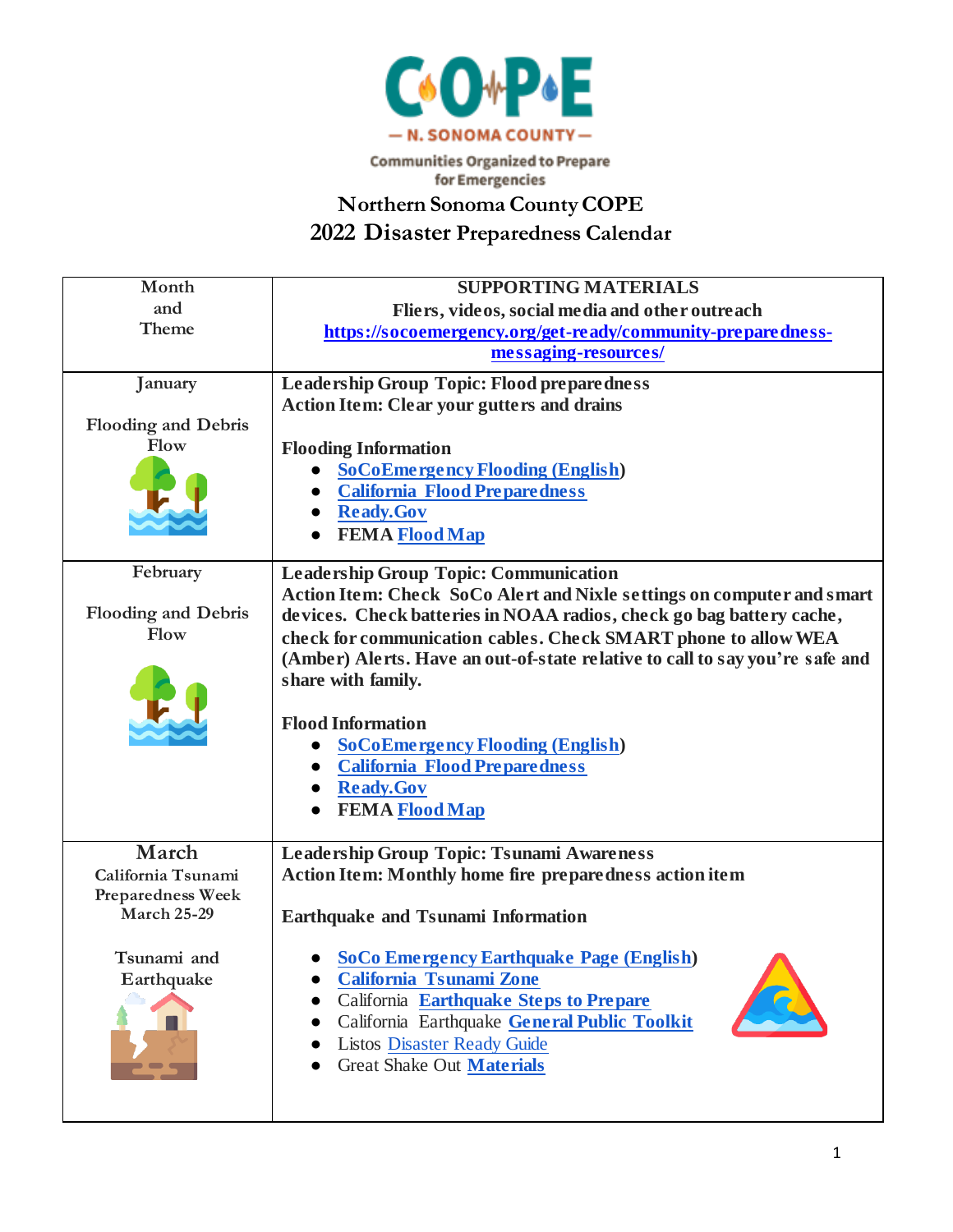| <b>April</b><br><b>Earthquake</b><br><b>Preparedness Month</b><br><b>AFN</b> and Disaster<br><b>Planning</b> | Leadership Group Topic: Shake Out April 18th and Neighbors helping<br><b>Neighbors</b><br>Action Item: Monthly home fire preparedness action item. Identify<br>neighbors and identify their needs.<br><b>Access and Functional Needs and Disaster Planning Info</b><br>Resources from AFN committee, DSLC<br>PG&E Independent Living Center and Medical Baseline programs<br>$\bullet$ |
|--------------------------------------------------------------------------------------------------------------|----------------------------------------------------------------------------------------------------------------------------------------------------------------------------------------------------------------------------------------------------------------------------------------------------------------------------------------------------------------------------------------|
| May<br>California Wildfire<br><b>Awareness Week</b><br><b>May 1-7</b>                                        | Leadership Group Topic "Know Your Zone" Campaign<br>Action Item: Fill your green container - Clear vegetative debris<br>"Know Your Zone" Campaign                                                                                                                                                                                                                                      |
| Fire Preparedness and<br><b>PSPS</b>                                                                         | DEM and Sheriff "Know your Zone" Campaign<br>Cities Map<br>County Map                                                                                                                                                                                                                                                                                                                  |
|                                                                                                              | <b>Stay Informed</b> (website/social media/211) after evacuating;<br>SoCo Emergency Sign Up for Alerts<br><b>PSPS</b><br><b>Preparing for Power Shutoffs in Sonoma County</b>                                                                                                                                                                                                          |
| June                                                                                                         | Leadership Group Topic - Home Hardening Review and Build Your Go                                                                                                                                                                                                                                                                                                                       |
|                                                                                                              |                                                                                                                                                                                                                                                                                                                                                                                        |
| <b>Fire Preparedness -</b>                                                                                   | <b>Bag</b><br><b>Action Item: Clean your gutters</b>                                                                                                                                                                                                                                                                                                                                   |
| <b>Individual Preparedness</b>                                                                               | <b>Build a Kit</b><br>Listos Materials<br>Go Bags Video<br>SoCo Emergency Build a Kit<br><b>Home Hardening Resource</b><br><b>Maintain Defensible Space</b>                                                                                                                                                                                                                            |
|                                                                                                              | <b>Firewise Planting to Conserve Water</b><br><b>Start from the House 0-5 ft</b>                                                                                                                                                                                                                                                                                                       |
| July<br><b>Fire Preparedness -</b><br><b>Evacuation</b> and<br>Planning                                      | <b>Leadership Group Topic - Evacuations</b><br>Evacuation: alerts, high/low sirens, evacuation routes, evacuation signs<br>Action Item: Create/review your Hardscape 0-5 feet<br><b>Stay Informed</b><br>SoCo Emergency Sign_Up for Alerts                                                                                                                                             |